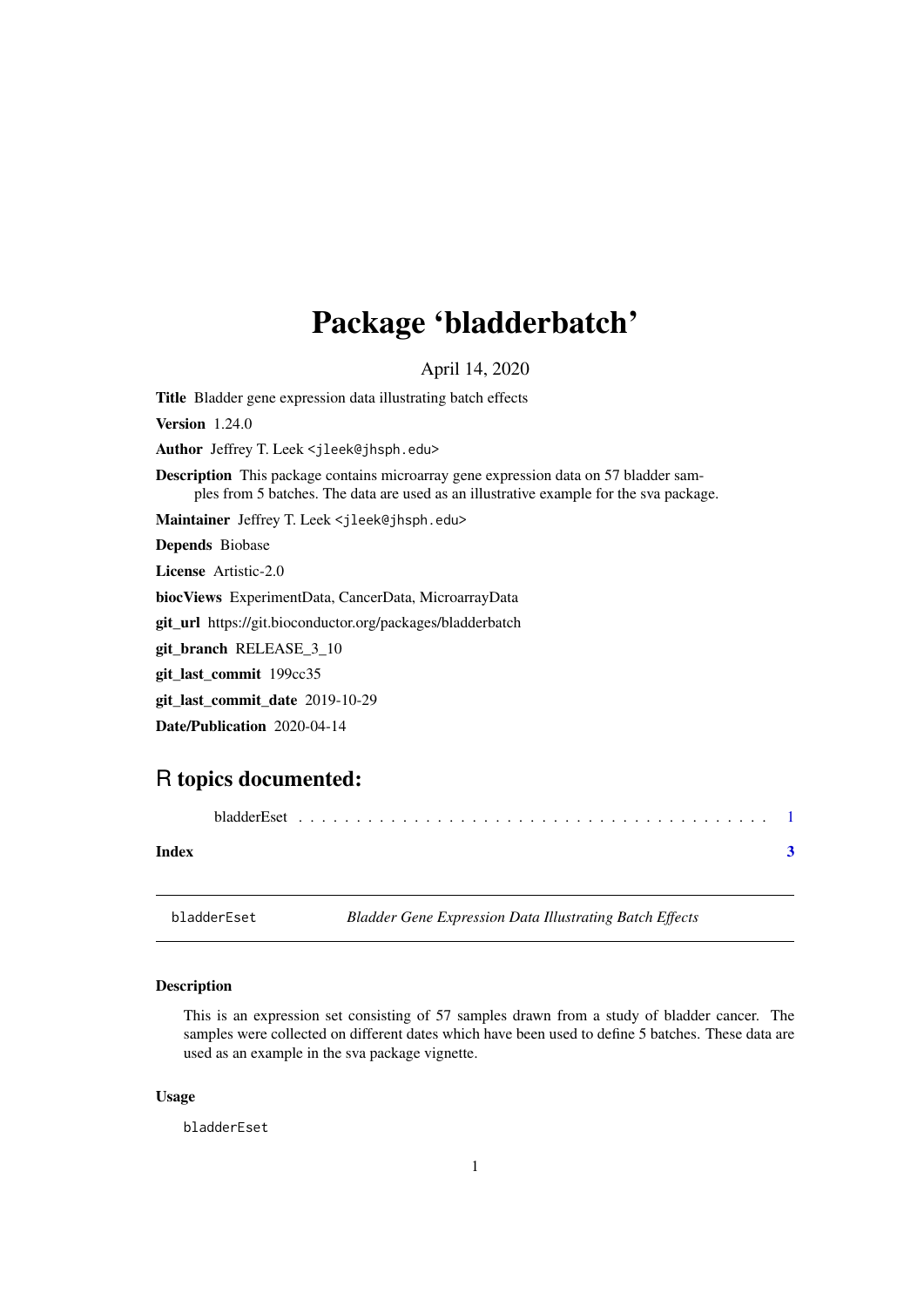#### References

Dyrskjot L., Kruhoffer, M. Thykjaer, T., Marcussen N., Jensen J.L., Moller, K., Orntoft, T.F. 2004 *Cancer Research* 64, 4040–4048.

Leek,J.T., Scharpf, R.B., Corrada Bravo, H., Simcha, D., Langmead, B., Johnson, W.E., Geman, D., Baggerly, K., Irizarry, R.A. 2010 *Nature Reviews Genetics* 11 733–739